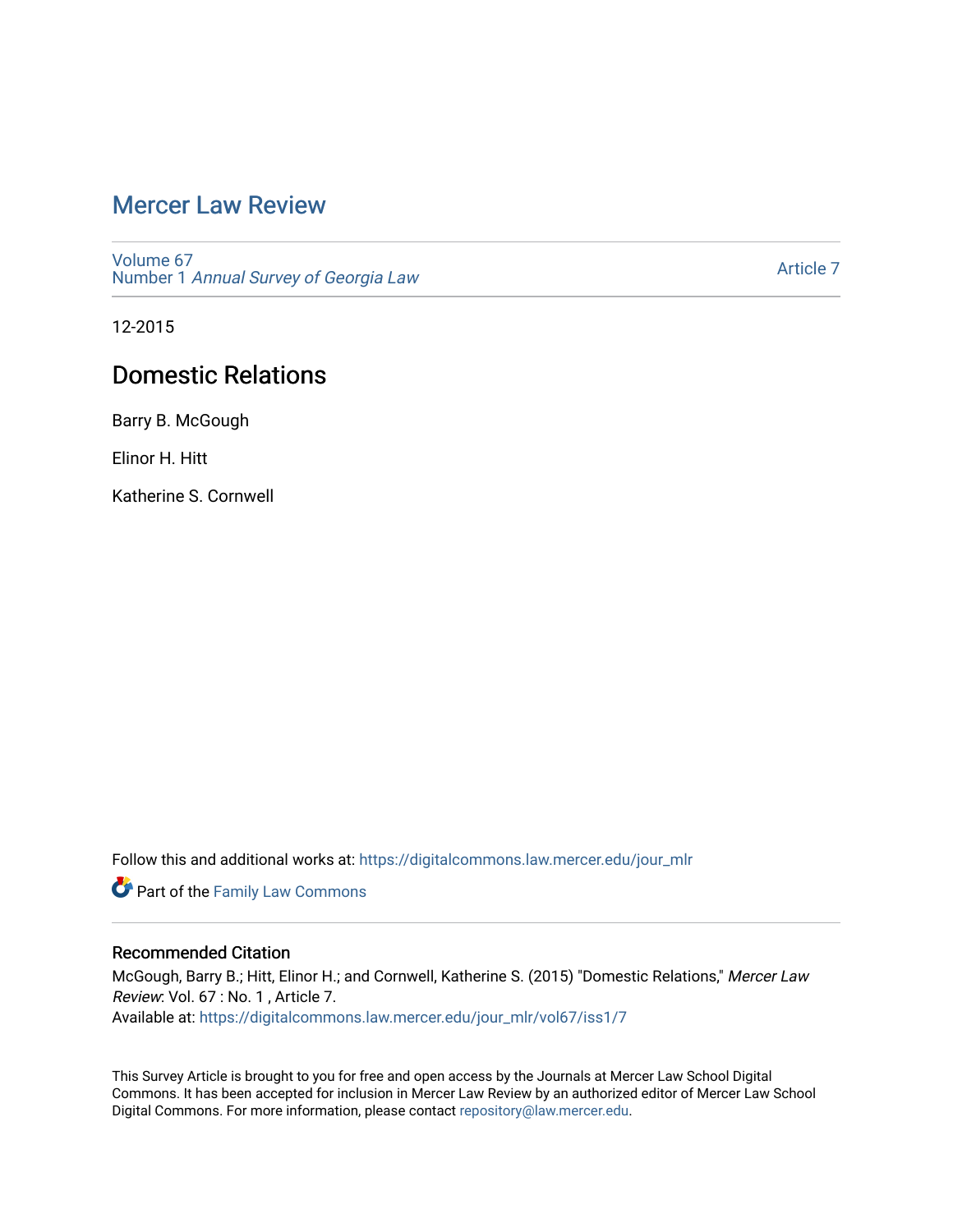# **Domestic Relations**

### **by Barry B. McGough\*** Elinor H. Hitt<sup>\*</sup> **and Katherine S. Cornwell\*\***

This Article addresses significant case law that arose during the survey period,<sup>1</sup> minor statutory changes specific to child support, and changes to the Uniform Superior Court Rules.

#### I. PRENUPTIAL **AGREEMENTS**

In *Coxwell v. Coxwell,<sup>2</sup>*a lost antenuptial agreement was at issue. In this divorce action, the parties agreed there was a valid and enforceable antenuptial agreement; however, neither party was able to locate the document and they disagreed in their respective recollections of the antenuptial agreement's terms. After finding neither party intentionally failed to produce the agreement and each party honestly believed their recollection of the terms of the antenuptial agreement was correct, the trial court found that the husband failed to prove the terms of the agreement and denied the husband's motion to enforce the antenuptial agreement.<sup>3</sup> On appeal, the Georgia Supreme Court held the trial court properly denied the husband's motion and the appropriate standard of

**<sup>\*</sup>** Partner in the firm of Warner, Bates, McGough, McGinnis **&** Portnoy, Atlanta, Georgia. University of California at Berkley (A.B., **1963);** University of California (LL.B., **1966).** Member, State Bar of Georgia.

**<sup>\*\*</sup>** Associate in the firm of Warner, Bates, McGough, McGinnis **&** Portnoy, Atlanta, Georgia. University of Georgia **(B.S.Ed., 1993);** University of Georgia (M.S.W., **1996);** Georgia State University School of Law **(J.D., 2007).** Member, State Bar of Georgia.

**<sup>\*\*\*</sup>** Associate in the firm of Warner, Bates, McGough, McGinnis **&** Portnoy, Atlanta, Georgia. University of North Carolina-Chapel Hill (B.A., **2008);** University of Georgia School of Law **(J.D.,** 2012). Member, State Bar of Georgia.

**<sup>1.</sup>** This Survey focuses on developments in Georgia domestic relations law from June **1,** 2014 to May **31, 2015.** For an analysis of Georgia domestic relations during the prior survey period, see Barry B. McGough, Elinor H. Hitt **&** Katherine **S.** Cornwell, *Domestic Relations, Annual Survey of Georgia Law,* **66** MERCER L. REV. **65** (2014).

<sup>2.</sup> **296** Ga. **311, 765 S.E.2d 320** (2014).

**<sup>3.</sup>** *Id.* at **312, 765 S.E.2d** at **320.**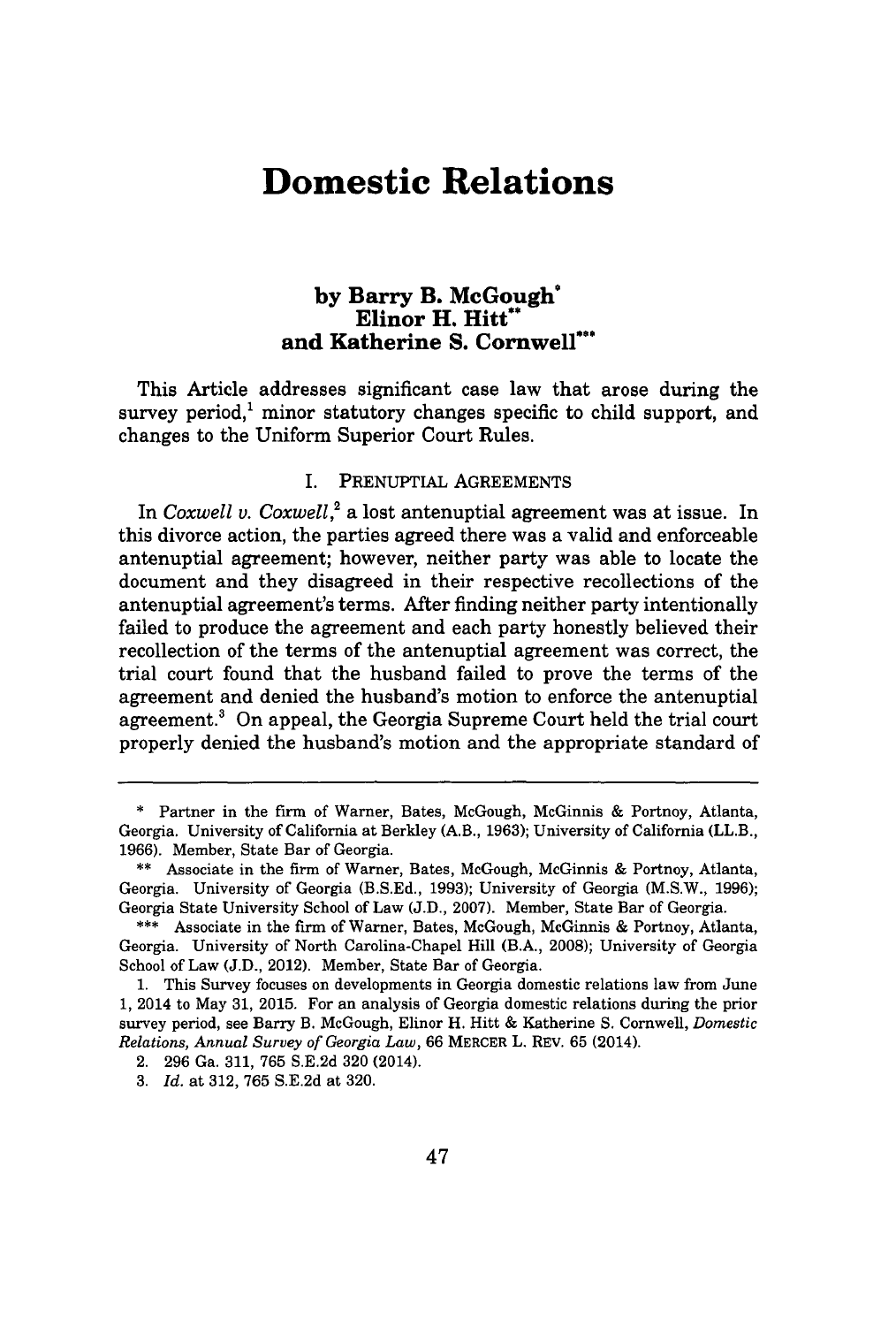proof for establishing the contents of a lost antenuptial agreement is a preponderance of the evidence.

#### II. **JURISDICTION, VENUE, AND** PROCEDURAL **ISSUES**

The appellate courts reviewed questions of jurisdiction, venue, and service of process, while the new Uniform Superior Court Rules<sup>5</sup> addressed issues relating to the electronic filing of documents. The issues of jurisdiction and venue regarding the Uniform Child Custody Jurisdiction and Enforcement Act **(UCCJEA)'** arose in two cases.

In *Slay v. Calhoun,'* where the child's mother claimed to reside in Florida and the child's biological father resided in Georgia, the question was whether the jurisdictional rules of the **UCCJEA,** found in the Official Code of Georgia Annotated **(O.C.G.A.)** *§* 19-9-61(a), or **O.C.G.A.** § 19-7-22,<sup>9</sup> which regards legitimation petitions, would control in a legitimation proceeding.<sup>10</sup> The father argued that the controlling statute was **O.C.G.A.** *§* **19-7-22,** which provides that if the mother resides outside the state, the petition may be filed in the county of the father's residence.<sup>11</sup> However, the Georgia Court of Appeals disagreed with the father, holding that **O.C.G.A.** *§* **19-7-22** governs venue while **O.C.G.A.** *§* 19-9-61(a), which sets forth the circumstances in which a court of this state has jurisdiction to make an initial child custody determination, governs subject matter jurisdiction.<sup>12</sup>

In *Spies v. Carpenter,"* a second provision of the **UCCJEA,** regarding a court's decision to decline to exercise jurisdiction based on forum non conveniens, was at issue. The parties resided in Georgia from November 2011 until they separated in August **2013,** when the wife moved to California with the parties' children and the husband relocated to Virginia. In October **2013,** the wife filed suit for legal separation in the Superior Court of California. On November 21, **2013,** the California court entered an order that temporarily awarded sole custody of the children to the wife. On the same day, the husband filed a petition for divorce in Fulton County Superior Court, requesting, inter alia, primary

*<sup>4.</sup> Id. at* 314, **765 S.E.2d** at **322.**

**<sup>5.</sup>** *See Ga. Unif.* Super. Ct. R. **1** to 47 **(2015).**

**<sup>6.</sup> O.C.G.A. §§** 19-9-40 to -104 **(2015).**

**<sup>7. 332</sup>** Ga. **App. 335, 772 S.E.2d** 425 **(2015).**

**<sup>8.</sup> O.C.G.A. §** 19-9-61(a) **(2015).**

**<sup>9.</sup> O.C.G.A. § 19-7-22 (2015).**

**<sup>10. 332</sup>** Ga. **App.** at **339, 772 S.E.2d** at 428.

**<sup>11.</sup>** *Id.* at **338-39, 772 S.E.2d** at 428; *see also* **O.C.G.A. §** 19-7-22(a).

<sup>12.</sup> *Slay,* **332** Ga. **App.** at **338, 339,** 341, **772 S.E.2d** at 428, 429.

**<sup>13. 296</sup>** Ga. **131, 765 S.E.2d** 340 (2014); *see also O.C.G.A.* **§ 19-9-67 (2015).**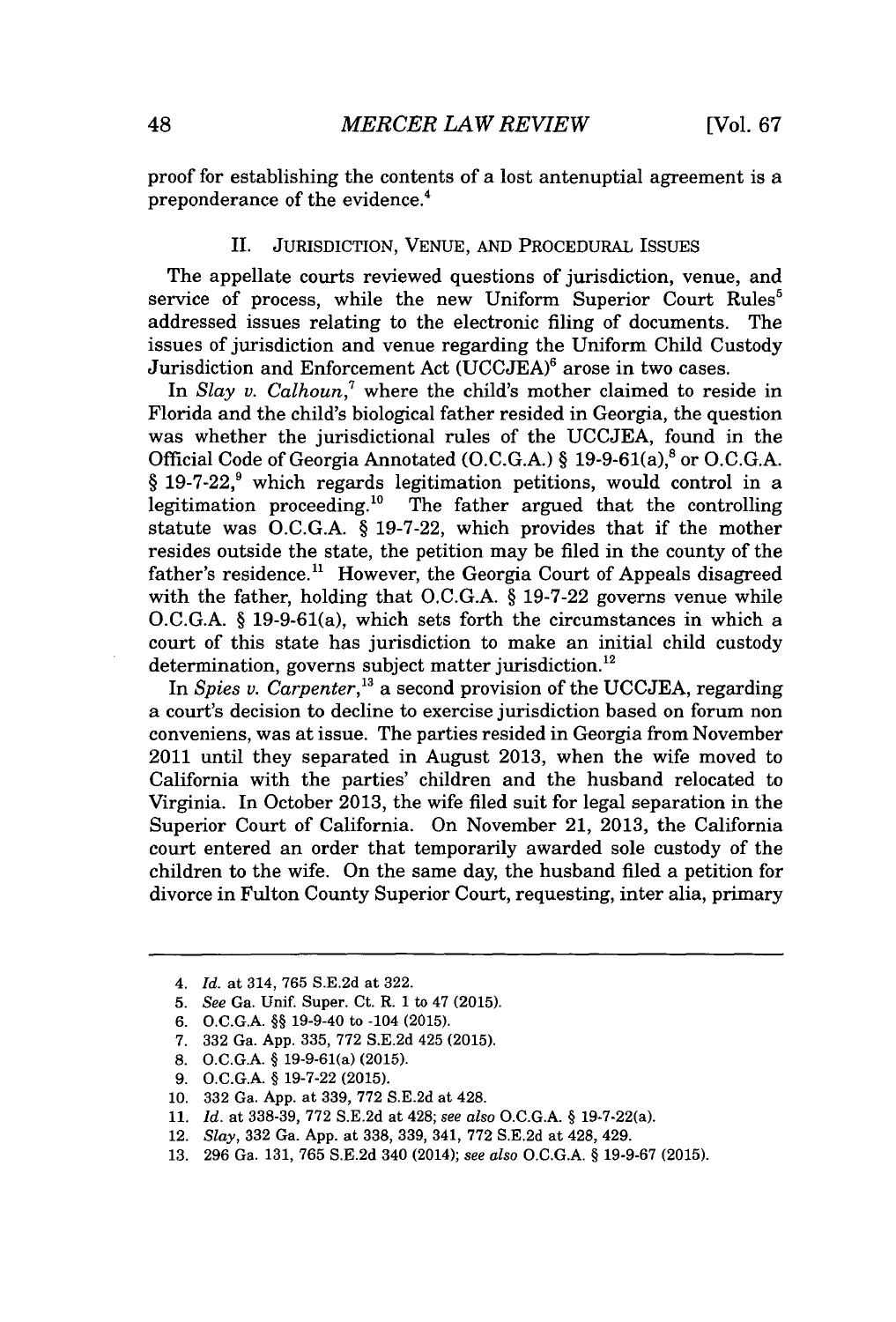child custody.14 The wife moved to dismiss her husband's petition, arguing that the Fulton County trial court is an inconvenient forum, and the Fulton County trial court dismissed the husband's entire case based on O.C.G.A.  $\S$  19-9-67,<sup>15</sup> which is part of the UCCJEA.<sup>16</sup> On appeal, the Georgia Supreme Court held that the husband had a state constitutional right to litigate his divorce case in the county of his residence.<sup>17</sup> Thus, the supreme court concluded that the trial court was authorized to dismiss the custody portion of the husband's case on the basis of forum non conveniens, but it erred in dismissing the divorce case.<sup>18</sup>

In *Guerrero v. Guerrero,'<sup>9</sup>*improper service of process was addressed **by** the Georgia Supreme Court. The parties lived in Butts County, Georgia together with their four minor children. However, **by** the time the wife filed a complaint for divorce in May 2012, the husband had become a resident of California.<sup>20</sup> After failed attempts at personal service, a process server returned an affidavit of service, indicating he served the husband **by** substitute service at the husband's home **"by** leaving the complaint 'with or in the presence of: Maria Schiemm, Occupant' who was a '[p]erson of suitable age and discretion.'"<sup>21</sup> The husband filed no responsive pleadings, and a final hearing was held in his absence. Upon learning of the final judgment, the husband filed a motion for new trial based on improper service, asserting that Maria Schiemm may have been the former occupant of his rental home but that she did not reside at his home and he did not know her. $22$ 

On appeal from the denial of the husband's motion for new trial, the Georgia Supreme Court held that proper service upon the husband could have been effectuated **by** serving him personally or **by** leaving a copy of the summons and complaint at his "dwelling place or usual place of abode with some person of suitable age and discretion then residing therein."<sup>23</sup> The court concluded that the process server's affidavit, on its face, established that the person with whom the process server left the complaint was an occupant, not a resident; thus, the court concluded

*<sup>14.</sup> Spies,* **296** Ga. at **131-32, 765 S.E.2d** at 341.

**<sup>15.</sup> O.C.G.A.** *§* **19-9-67.**

*<sup>16.</sup> Spies,* **296** Ga. at **132, 765 S.E.2d** at 341.

**<sup>17.</sup>** *Id. at* **132-33, 765 S.E.2d** *at* 342 (citing Holtsclaw v. Holtsclaw, **269** Ga. **163,** 496 **S.E.2d 262 (1998)).**

**<sup>18.</sup>** *Id. at* **133, 765 S.E.2d** at 342.

**<sup>19. 296</sup>** Ga. 432, **768 S.E.2d** 451 **(2015).**

<sup>20.</sup> *Id.* at 432-33, **768 S.E.2d** at 452.

<sup>21.</sup> *Id.* at 433, **768 S.E.2d** at 452 (alterations in original).

<sup>22.</sup> *Id.*

**<sup>23.</sup>** *Id.* at 434, **768 S.E.2d** at 453 (quoting **O.C.G.A.** *§* 9-11-4(e)(7) **(2015)).**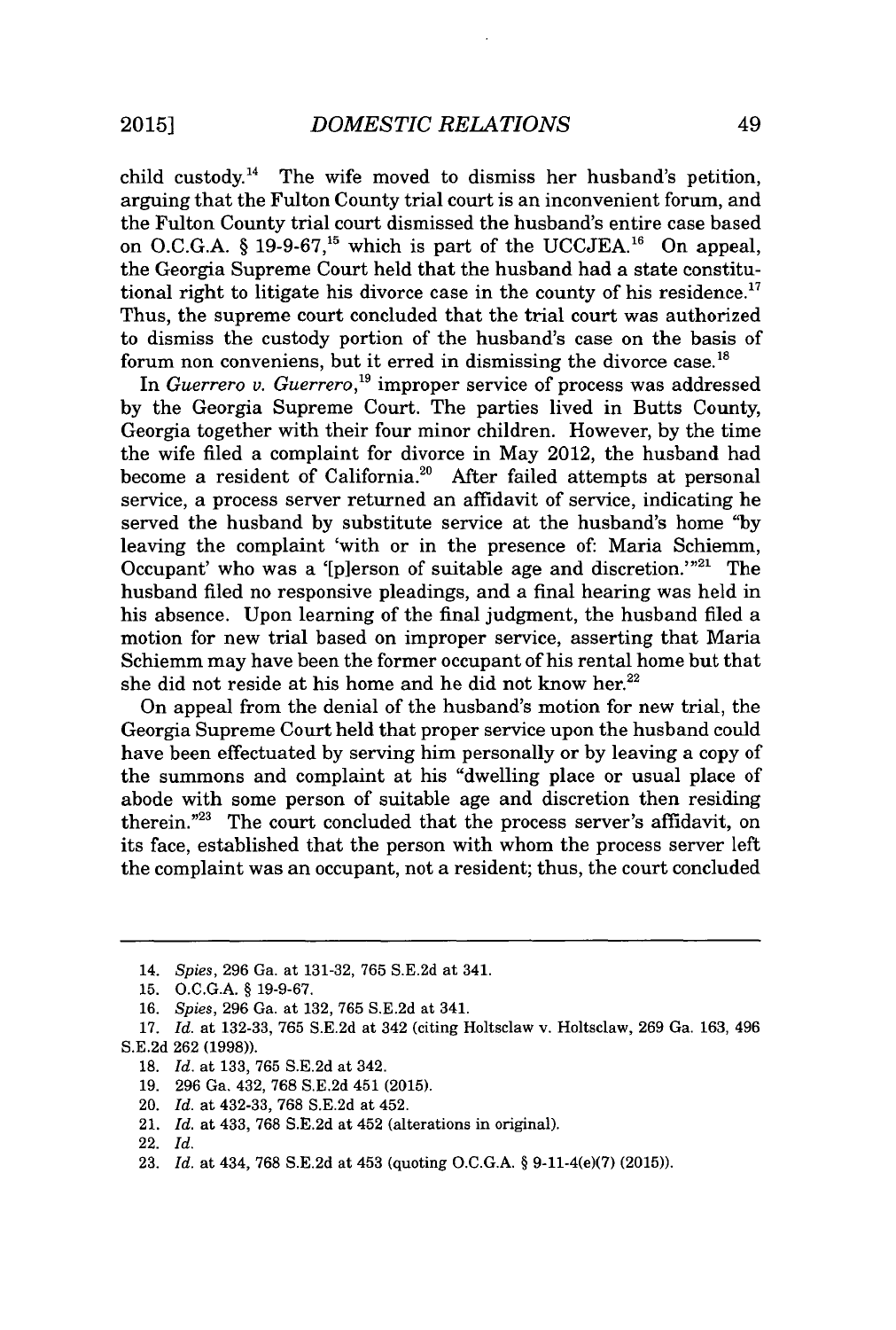the service was improper and the husband's motion for new trial should have been granted.<sup>24</sup>

Reynolds v. Reynolds<sup>25</sup> also addressed improper service of process The husband filed a complaint for divorce and obtained an order to serve the wife **by** publication after filing an affidavit, alleging she was a nonresident of Georgia and providing a last known address for her in Barnesville, Georgia. Several months after the divorce was finalized without the wife's participation, she filed a motion to set aside the final judgment and decree of divorce, which the court denied.<sup>26</sup>

On appeal, the Georgia Supreme Court held that the trial court erred in granting the order for service **by** publication and in denying the wife's motion to set aside the final decree.<sup>27</sup> The evidence showed that the husband could have obtained the wife's address "through reasonably diligent efforts but failed to do so."<sup>28</sup> In addition, the husband's affidavit in support of service **by** publication did not meet the requirements of O.C.G.A.  $\S 9-11-4(f)(1)(A)^{29}$  and this failure was further evidence of the husband's lack of due diligence in locating his wife. $30$ 

Effective May **7, 2015,** the Georgia Supreme Court added two Uniform Superior Court Rules relating to the electronic filing of documents. $31$ Uniform Superior Court Rule 36.16<sup>32</sup> allows for electronic filing of documents; addresses electronic signatures, time of filing, electronic service, and the effect of system errors; and establishes that documents filed electronically have the same force and effect as documents filed **by** traditional means. Uniform Superior Court Rule **36.1734** provides that documents must be in accord with **O.C.G.A.** *§* **9-11-7.1.35** When documents are filed electronically,<sup>36</sup> O.C.G.A. § 9-11-7.1 requires redaction of certain sensitive information.<sup>37</sup>

**30. 296** Ga. at 464, **768 S.E.2d** at **513.**

**31.** *Uniform Superior Court Rules,* SUPREME **COURT OF** GEORGIA (May **7, 2015),** http://www.gasupreme.us/wp-content/uploads/2015/06/ORDER\_MAY2015\_FINAL.pdf.

**32.** Ga. Unif. Super. Ct. R. **36.16 (2015).**

**33.** *Id.*

- 34. Ga. Unif. Super. Ct. R. **36.17 (2015).**
- **35. O.C.G.A. § 9-11-7.1 (2015).**
- **36.** Ga. Unif. Super. Ct. R. **36.17.**

<sup>24.</sup> *Id.*

**<sup>25. 296</sup>** Ga. 461, **768 S.E.2d 511 (2015).**

**<sup>26.</sup>** *Id.* at 461, 462, **768 S.E.2d** at **512.**

**<sup>27.</sup>** *Id.* at 463, **768 S.E.2d** at **513.**

**<sup>28.</sup>** *Id.*

**<sup>29.</sup> O.C.G.A. § 9-11-4(f)(1)(A) (2015).**

**<sup>37.</sup> O.C.G.A. §** 9-11-7.1(a); *see also* Ga. Unif. Super. Ct. R. **36.17.**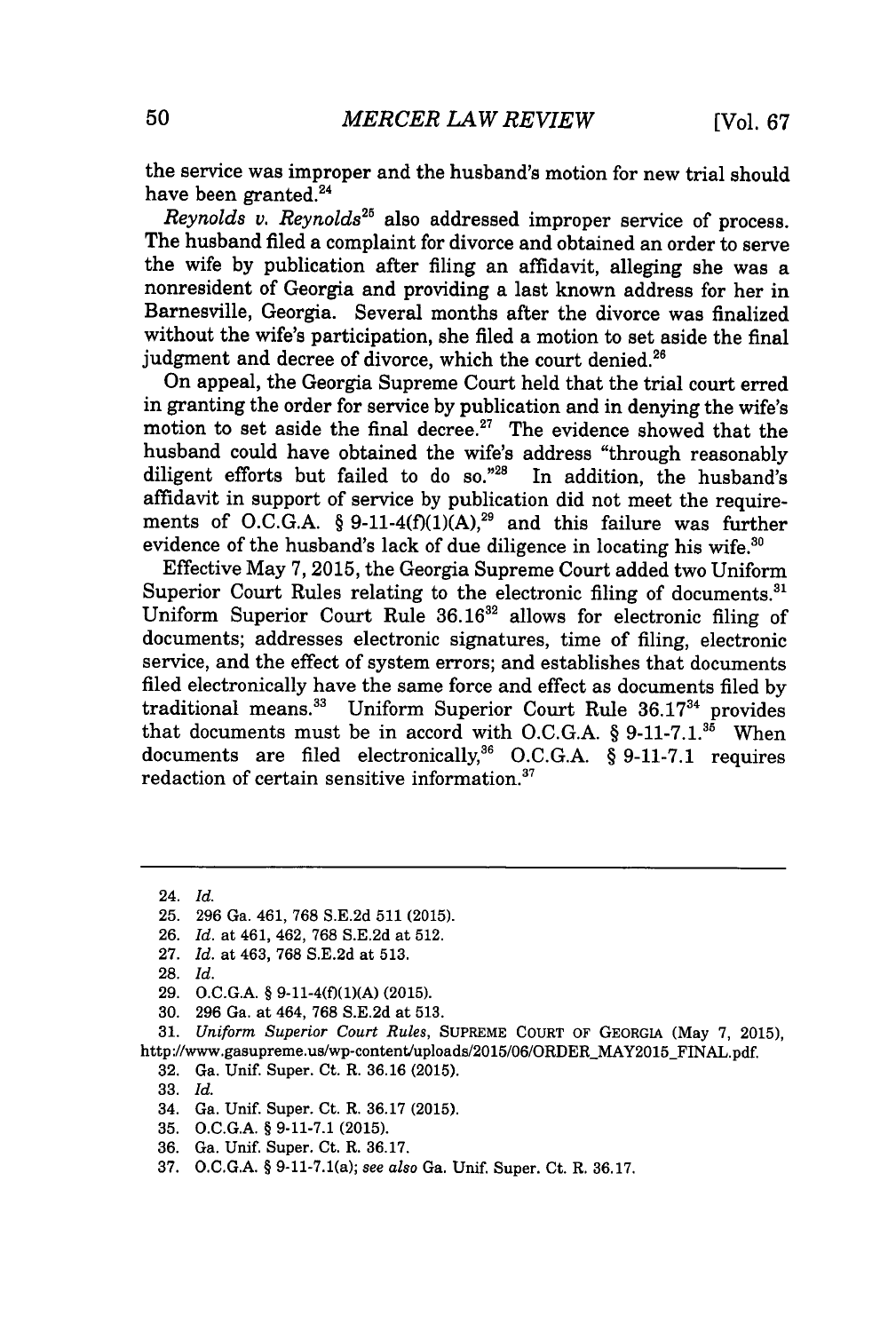#### III. DISCOVERY

Also effective May **7, 2015,** the Supreme Court of Georgia added two Uniform Superior Court Rules relating to discovery.<sup>38</sup> Uniform Superior Court Rule 5.4<sup>39</sup> provides that discovery conferences should be held early in a case, followed **by** the submission of a discovery plan to the court.<sup>40</sup>Uniform Superior Court Rule **5.5"** provides steps to be taken if otherwise discoverable information is withheld **by** a party based on a claim of privilege and steps to be taken if information produced in discovery is subject to a claim of privilege.<sup>42</sup>

### IV. CHILD **CUSTODY**

Numerous child custody modification cases were reviewed **by** the appellate courts during this survey period. In deciding whether to modify child custody, the trial court must first determine if there has been a material change of condition affecting the welfare of the children since the last custody award.<sup>43</sup> If there has been a material change in condition, then the trial court must base its new custody decision on the best interest of the child." **A** trial court's decision regarding a change in custody or visitation will be upheld on appeal unless it is shown the court abused its discretion, and where there is any evidence to support the ruling, a reviewing court cannot say there was an abuse of discretion.<sup>45</sup>

The Georgia Supreme Court upheld the trial court in two cases involving custody modifications. In *Carr-MacArthur v. Carr*,<sup>46</sup> the supreme court affirmed a trial court that found there was a material change in condition sufficient to support a change of primary physical custody from the mother to the father. $47$  The supreme court concluded that the mother's psychological and physical problems-manageable at the time of the parties' divorce—had subsequently become unmanageable: the mother had developed new psychological problems, and the mother had voluntarily surrendered the child to the father in the midst

*44. Id.*

- 46. **296** Ga. **30,** 764 **S.E.2d** 840 (2014).
- 47. *Id.* at **32, 38,** 764 **S.E.2d** at 843, 845.

**<sup>38.</sup>** *Uniform Superior Court Rules, supra* note **31.**

**<sup>39.</sup>** Ga. Unif. Super. Ct. R. 5.4 **(2015).**

<sup>40.</sup> *Id.*

<sup>41.</sup> Ga. Unif. Super. Ct. R. **5.5 (2015).**

<sup>42.</sup> *Id.*

<sup>43.</sup> **O.C.G.A.** *§* **19-9-3(b) (2015).**

<sup>45.</sup> *See generally* Haskell v. Haskell, **286** Ga. 112, **686 S.E.2d** 102 **(2009).**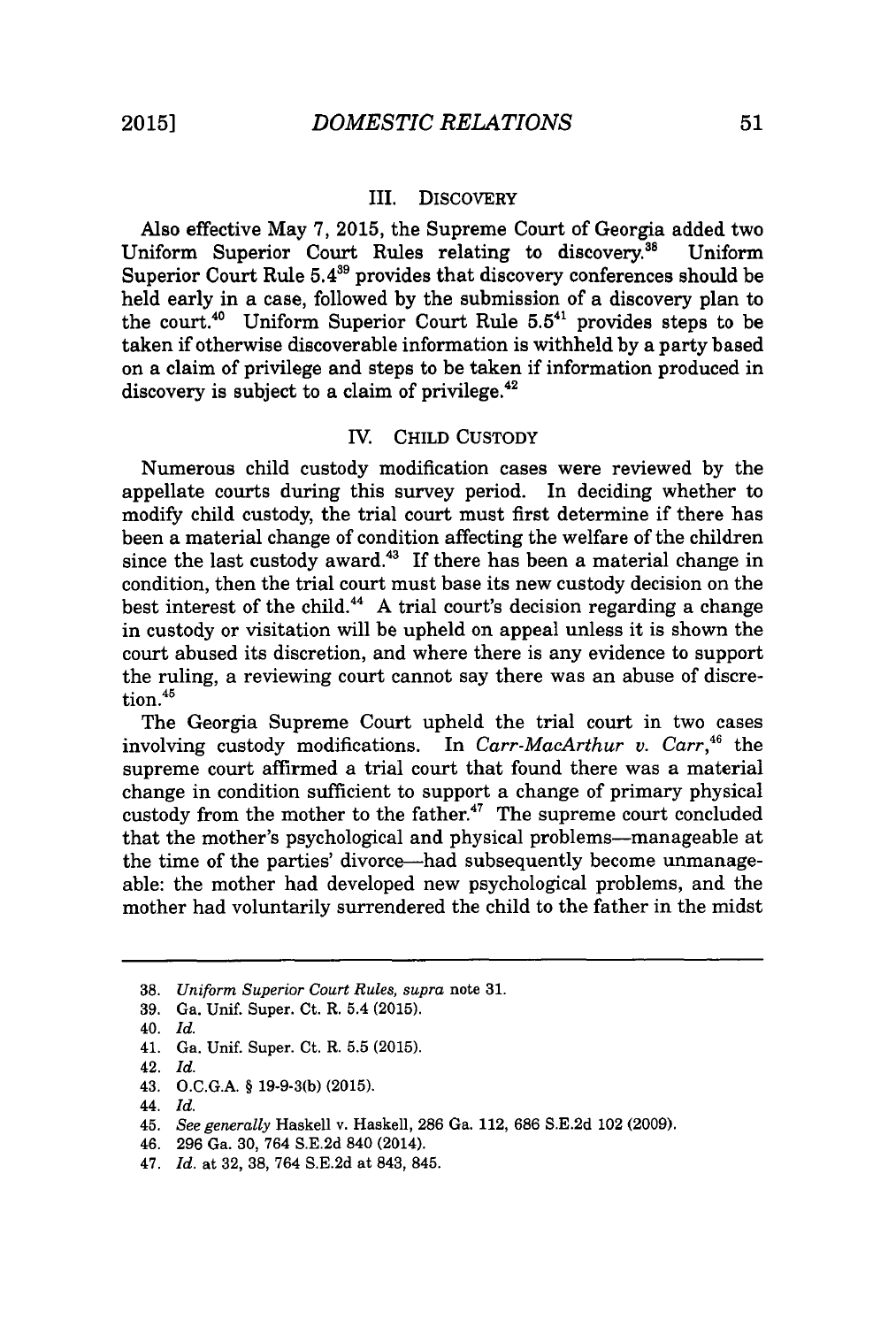of an investigation **by** the Florida Department of Child and Family Services.<sup>48</sup>

In *Neal v. Hibbard*,<sup>49</sup> the father had been arrested in connection with a sexual incident that resulted in a criminal prosecution that was covered extensively **by** the media. The father subsequently relocated from Augusta to Atlanta to restore his law practice. In separate cases filed **by** each of the father's two former wives, Mrs. Hibbard and Ms. Neal, the trial court found it in the best interest of the children, based on a material change in circumstances, to modify custody from both parents having joint physical custody to the mothers having primary physical custody.<sup>50</sup> The supreme court concluded that even though the children were not present in the father's home when the sexual incident occurred, in determining the best interests of the children, the court may consider the conduct of the parents.

The Georgia Court of Appeals upheld the trial court in two cases involving custody modifications. In *Blumenshine v. Hall*,<sup>52</sup> there was evidence that the father denied the mother of the opportunity to have contact with the children and attempted to alienate the children from their mother.<sup>53</sup> The court of appeals affirmed the trial court, which found there was a material change in circumstance sufficient to support a modification from joint physical custody to primary physical custody being vested in the mother.

In *Gordon v. Abrahams*,<sup>55</sup> even though the father argued that the mother's cohabitation with her boyfriend constituted a material change in circumstances justifying a change in custody, the trial court found no evidence that the mother's relationship with her boyfriend had an adverse effect on the child and denied the father's petition.<sup>56</sup> The court of appeals affirmed, stating that "a parent's cohabitation is not a basis for a change in custody absent some evidence of harm to the child."<sup>57</sup> The father also sought a morality clause to prevent the mother from having overnight guests—a request that was denied.<sup>58</sup> Of note is the

- **55. 330** Ga. **App. 795, 769 S.E.2d** 544 **(2015).**
- **56.** *Id. at* **797, 769 S.E.2d** at 547.

**58.** *Id. at* **795, 797, 769 S.E.2d** at 546, 547.

<sup>48.</sup> *Id. at* **32,** 764 **S.E.2d** *at* 843.

*<sup>49.</sup>* **296** Ga. **882, 770 S.E.2d 600 (2015).**

**<sup>50.</sup>** *Id.* at **883, 770 S.E.2d** at 604.

**<sup>51.</sup>** *Id. at* **883-84, 770 S.E.2d** at 604-05.

**<sup>52. 329</sup>** Ga. **App.** 449, **765 S.E.2d** 647 (2014), *cert. denied,* **2015** Ga. LEXIS **56 (2015).**

**<sup>53.</sup>** *Id. at* 450, **765 S.E.2d** at **650.**

<sup>54.</sup> *Id. at* 450, 454, **765 S.E.2d** at **650, 652.**

**<sup>57.</sup>** *Id. at* **797, 800, 769 S.E.2d** at 547, 549.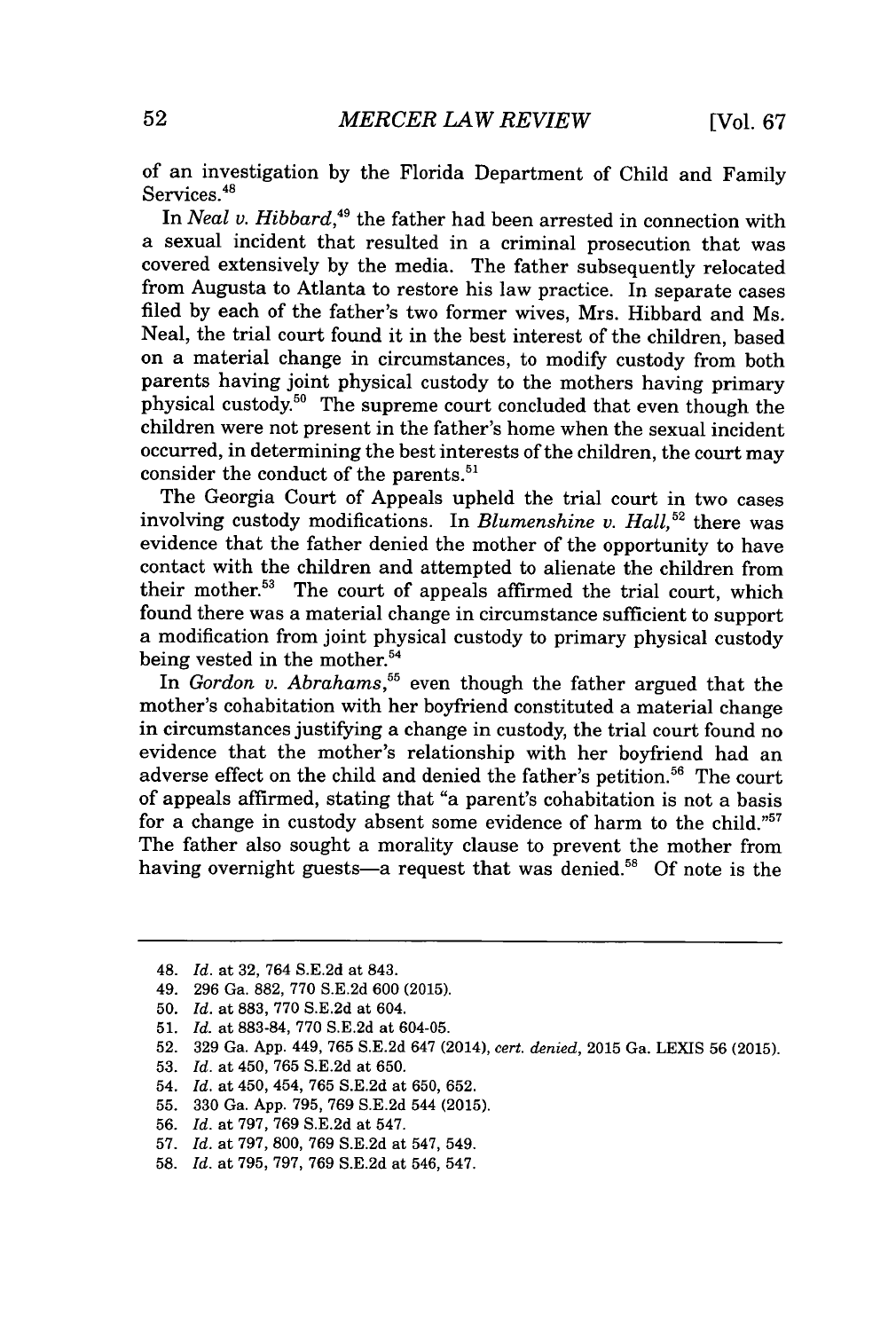court of appeals decision in *Norman v. Norman*,<sup>59</sup> which concluded that a morality clause in a settlement agreement that barred either party from having an overnight guest of the opposite gender while having physical custody of the parties' minor children was enforceable, even if there was no showing of harm to justify the restriction.<sup>60</sup>

The issue of passports arose in *Ansell v. Ansell,<sup>6</sup> <sup>1</sup>*where the mother sought to renew the child's passport, but the father would not cooperate. The trial court ordered the father to execute the necessary documents for the child to obtain a passport.<sup>62</sup> The father appealed, arguing federal regulations require the other parent's consent and forced consent is not consent at all. $63$  In declining to answer whether Georgia law impliedly grants a trial court the authority to require an objecting parent to execute passport documents for a minor child, the court of appeals noted that instead of ordering the father to execute the necessary documents for the child to obtain a passport pursuant to federal regulations, the trial court could have authorized, through court order, the mother to obtain a passport for the child without the consent of the father.<sup>64</sup>

#### V. **CHILD** SUPPORT

Several cases and legislative ammendments during the survey period addressed issues associated with child support. $65$  In particular, three cases dealt with defining a parent's income for child support purposes. In *Wallace v. Wallace*,<sup>66</sup> the supreme court affirmed the trial court's calculation of the father's gross monthly income where, pursuant to **O.C.G.A.** *§* **19-6-15(f)(1)(E), <sup>67</sup>**the trial court excluded from the father's income the portion of his monthly military pay attributable to area variable housing costs related to the father's deployment.<sup>68</sup>

**65.** Regarding legislative amendments associated with child support, Georgia Laws Act

- **66. 296** Ga. **307, 766 S.E.2d** 452 (2014).
- **67. O.C.G.A.** *§* **19-6-15(f)(1)(E) (2015).**

**<sup>59. 329</sup>** Ga. **App. 502, 765 S.E.2d 677** (2014).

**<sup>60.</sup>** *Id.* at 504, **507, 765 S.E.2d** at **679, 681.**

**<sup>61. 328</sup>** Ga. **App. 586, 759 S.E.2d 916** (2014), *cert. denied,* 2014 Ga. **LEXIS 871** (2014).

**<sup>62.</sup>** *Id. at* **587, 759 S.E.2d** at **917.**

**<sup>63.</sup>** *Id. at* **587-88, 759 S.E.2d** at **917-18;** *see also* 22 C.F.R. *§* 51.28(a)(3)(ii)(E) **(2015).**

*<sup>64.</sup> Ansell,* **328** Ga. **App.** at **589, 759 S.E.2d** at **918-19;** *see also* 22 C.F.R. *§* **51.28 (2015).**

**<sup>579</sup>** consisted of multiple revisions to **O.C.G.A.** *§§* **19-16-15, 19-6-53, 19-11-3, 19-11-30.2, 19-11-32,** and **19-11-39,** which should be reviewed **by** any domestic law practitioner. Ga. **S.** Bill **282,** Reg. Sess., 2014 Ga. Laws 457.

**<sup>68. 296</sup>** Ga. at **310, 311, 766 S.E.2d** at 455.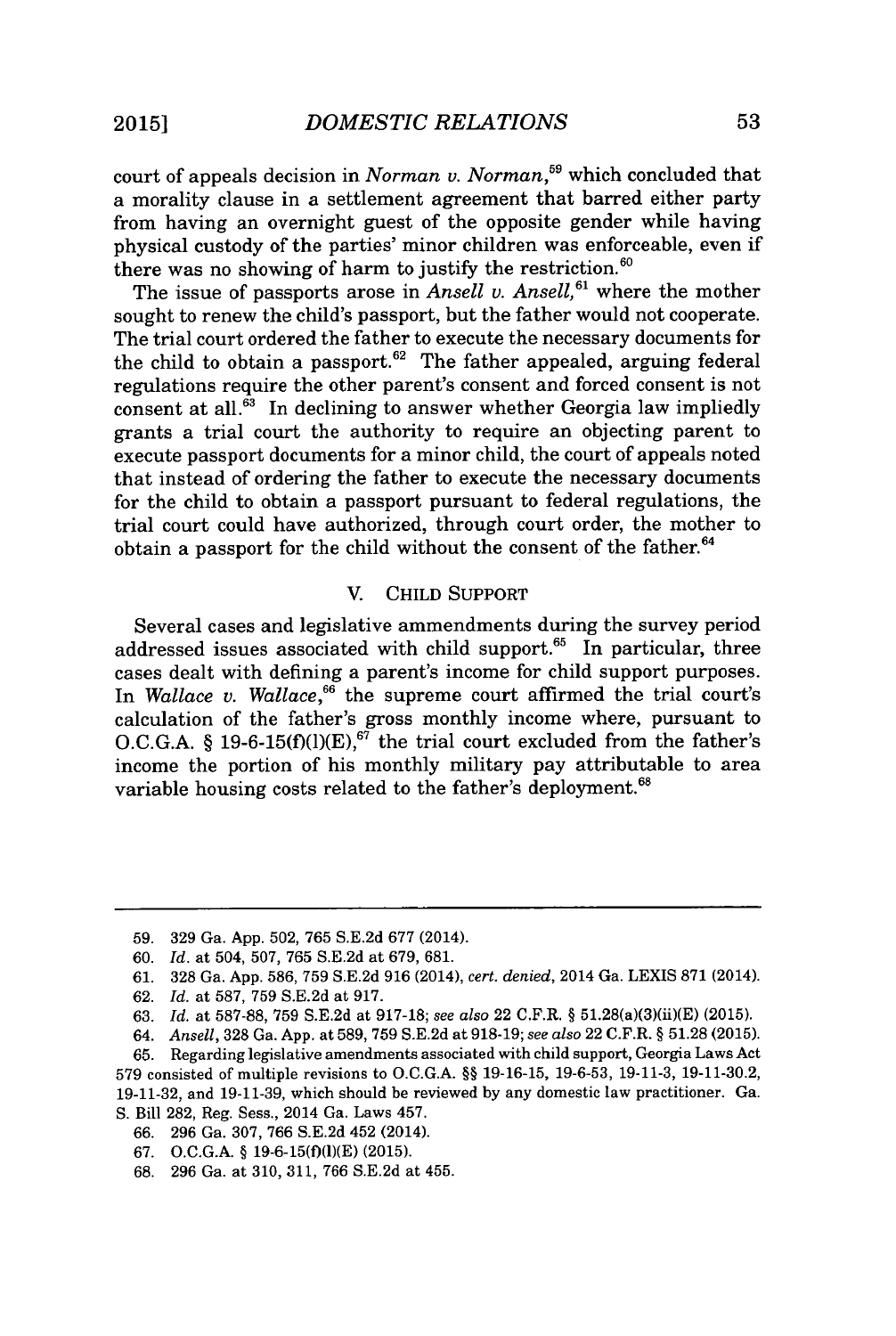In *Carr-MacArthur v. Carr*,<sup>69</sup> the mother appealed the trial court's order, inter alia, modifying child support.<sup>70</sup> The mother argued that the court erred in imputing income to her for the purpose of calculating child support since she was unemployed at the time of the final hearing, suffered from health issues, and acted as a caretaker for other young children in her **home.<sup>7</sup> 1** The supreme court affirmed the trial court's decision to impute income to the mother, citing to **O.C.G.A.** *§* **19-6-**  $15(f)(4)(D)^{72}$ —which states that a determination of willful unemployment "can be based on any intentional choice or act that affects a parent's income"-and noting there was evidence the mother and her new husband decided it would benefit their children if the mother refrained from working outside of the home until the children began school.<sup>73</sup>

In *Blumenshine v. Hall,74* the court of appeals held that the trial court erred in including a portion of the new wife's income in calculating the father's gross income for child support purposes because his new wife had no legal obligation to support the father's children from his prior marriage, and a nonparent custodian's income cannot be included in the calculation of the parent's gross income.

*In Marlowe v. Marlowe,7<sup>6</sup>*the supreme court affirmed the trial court's downward modification of the father's child support since the trial court did not err in failing to impute income to the father or in finding he was not willfully underemployed.<sup>77</sup> The record showed the father earned a significantly higher income in the past through a variety of jobs and voluntarily terminated some of those jobs. The record also included evidence such as the following: the father's employment record had no periods of prolonged unemployment; the father's efforts to become employed; and the testimony of the father regarding his choice to pursue a lower paying **job** that allowed him to exercise more parenting time." The supreme court acknowledged that while there was conflicting evidence regarding the factors to consider in a downward child support

**<sup>69. 296</sup>** Ga. **30,** 764 **S.E.2d** 840 (2014).

**<sup>70.</sup>** *Id.* at **30,** 764 **S.E.2d** at 842.

**<sup>71.</sup>** *Id. at* **35,** 764 **S.E.2d** at 844-45.

**<sup>72.</sup> O.C.G.A.** *§* **19-6-15(f)(4)(D) (2015).**

**<sup>73.</sup>** *Carr,* **296** Ga. at **35-36, 38,** 764 **S.E.2d** at 845, 846 (quoting **O.C.G.A.** *§* **19-6- 15(f)(4)(D)).**

<sup>74.</sup> **329** Ga. **App.** 449, **765 S.E.2d** 647 (2014), *cert. denied,* **2015** Ga. **LEXIS 56 (2015).**

**<sup>75.</sup>** *Id.* at 451-52, 765 **S.E.2d** at *651; see also* **O.C.G.A.** *§§* 19-6-15(a)(15), **(f)(2)(D) (2015).**

**<sup>76. 297</sup>** Ga. **116, 772 S.E.2d** 647 **(2015).**

**<sup>77.</sup>** *Id.* at **118, 119-20, 772 S.E.2d** at **650-51.**

**<sup>78.</sup>** *Id.* at **118, 772 S.E.2d** at 649, **650.**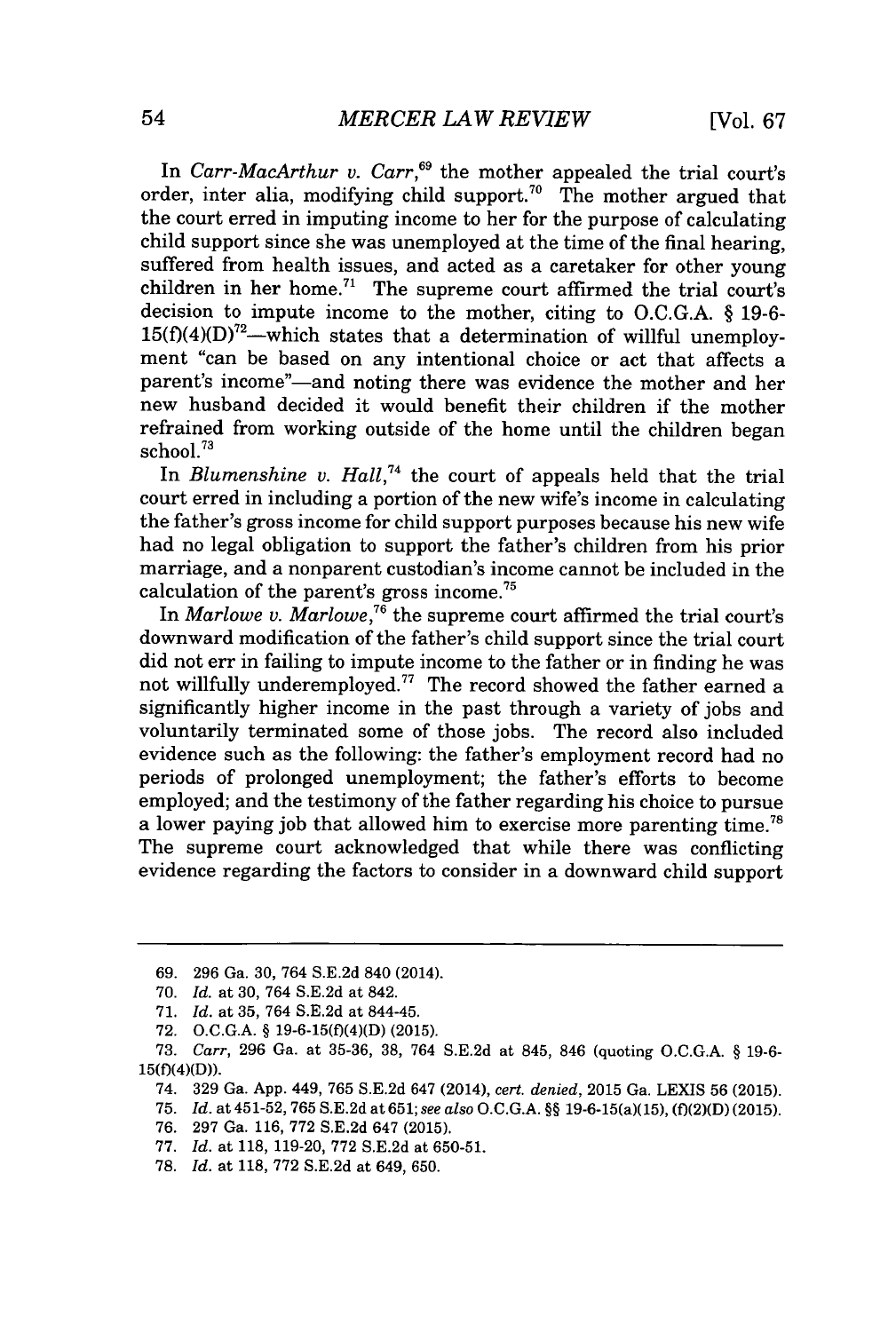modification, the trial court's findings were not clearly erroneous, and the supreme court affirmed the decision."

In *Neal v. Hibbard*,<sup>80</sup> the supreme court overruled the court of appeals holding in a separate case, *Adame v. Hernandez,"* which also occurred during this survey period.<sup>82</sup> In *Neal*, the father appealed the trial court's modification of support and custody.<sup>83</sup> Regarding the father's child support obligation to his ex-wife, Mrs. Hibbard, the father argued that the temporary child support award was improper because the trial court did not attach a child support worksheet to the temporary order.84 However, the supreme court held that no worksheet was required.<sup>85</sup> The supreme court explained, "The child support guidelines **. . .** are a minimum basis for determining the amount of child support and shall apply as a rebuttable presumption in all legal proceedings involving the child support responsibility of a parent."<sup>86</sup> There was no indication that the trial court used the guidelines in calculating the amount of temporary child support, and the supreme court reversed the temporary order, holding that "the fact that the temporary order was superseded **by** the final judgment for child support does not render it moot; the obligation thereunder was improperly imposed, and [the father's] obligation for child support during the relevant time is still not resolved."<sup>87</sup> The temporary child support order entered in the companion case with Ms. Neal included the same error and was also reversed.<sup>88</sup>

Regarding the final judgment modifying child support for Mrs. Hibbard, the father argued that the trial court erred in imputing to him a gross monthly income of **\$18,750** because his financial affidavit included only a gross monthly income of **\$7,032.27;** there was no evidence of his underemployment; and his income had diminished since his criminal prosecution.<sup>89</sup> The supreme court held the trial court did not err in imputing income and the trial court may consider not only the father's income of record, but also the assets he owned.<sup>90</sup> The court

- **80. 296** Ga. **882, 770 S.E.2d 600 (2015).**
- **81. 327** Ga. **App. 869, 761 S.E.2d** 402 (2014).
- **82.** *Neal,* **296** Ga. at **889, 770 S.E.2d** at **607.**
- **83.** *Id.* at **882, 770 S.E.2d** at **603.**
- 84. *Id.* at **885, 770 S.E.2d** at **605.**
- **85.** *Id.; see also* **O.C.G.A.** *§* 19-6-15(m) **(2015).**
- **86.** *Neal,* **296** Ga. at **885, 770 S.E.2d** at **605** (quoting **O.C.G.A.** *§* **19-6-15(c)(1) (2015)).**
- **87.** *Id.* at **885, 886, 770 S.E.2d** at **605, 606.**
- **88.** *Id.* at **889, 770 S.E.2d** at **608.**
- **89.** *Id.* at **886, 770 S.E.2d** at **606.**
- **90.** *Id.* at **886-87, 770 S.E.2d** at **606;** *see also* **O.C.G.A.** *§* 19-6-15(f)(4)(D)(iv).

**<sup>79.</sup>** *Id.* at **19-20, 772 S.E.2d** at **650-51.**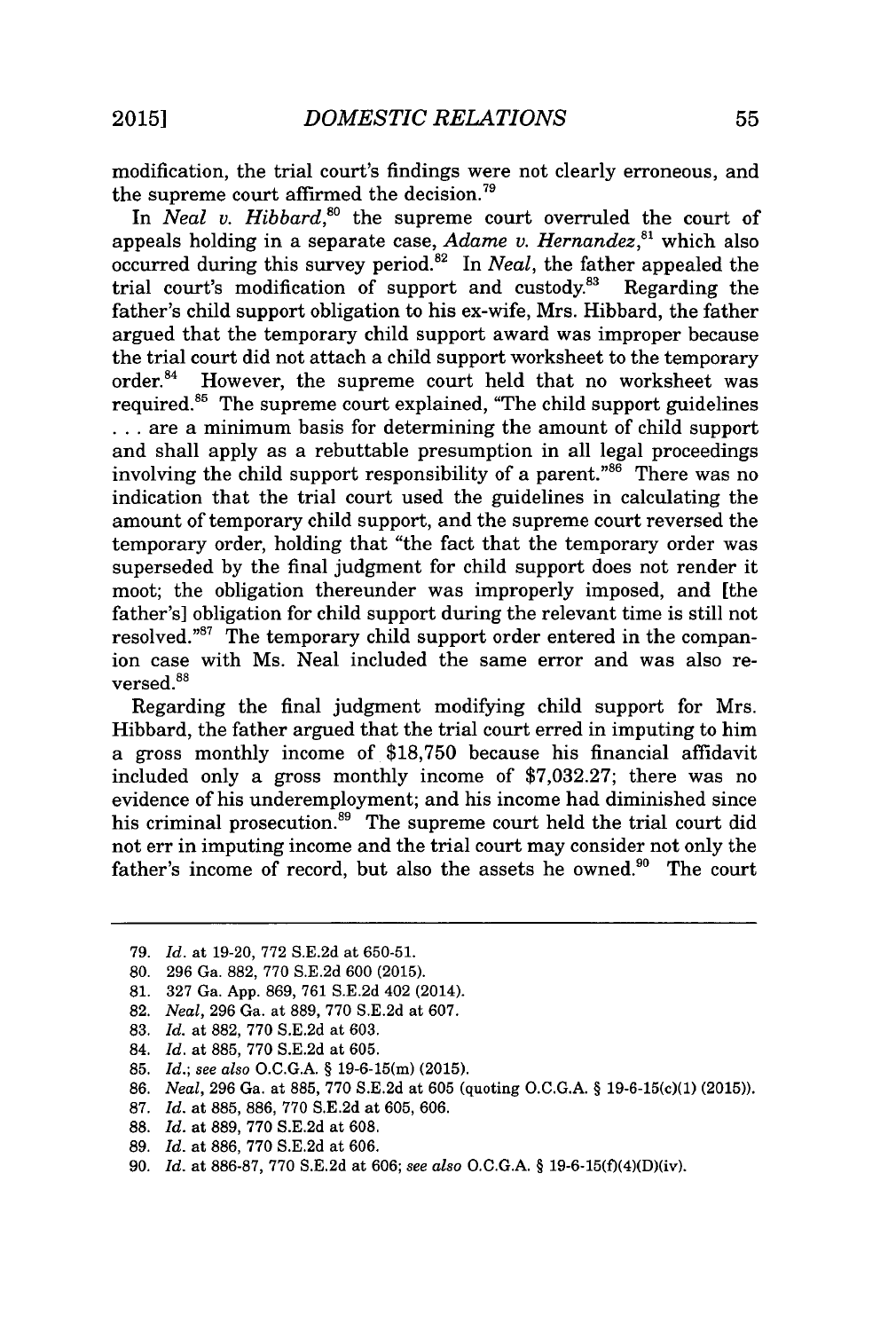also held that the trial court did not err in failing to make written findings regarding the imputation of income. $91$ 

In addition, the father argued that the trial court erred in failing to include an adjustment to his gross income in the child support worksheets attached to the final order in Mrs. Hibbard's case for the child support paid to Ms. Neal. $92$  The supreme court disagreed with the father's argument, stating that "[wihile it is true that the court entered its final order modifying child support [in the companion case] on November 14, **2013,** before the November 21, **2013** final order modifying child support [for Mrs. Hibbard], that [order] does not meet the definition of a 'preexisting order' for purposes of calculating child support. . . .<sup>"93</sup>

Finally, for the child support calculation, the father argued that the trial court failed to make written findings of fact regarding the child's best interest in support of the "theoretical child support order" adjustment to the mother's income to reflect that a child born of another father lived in her home as a "qualified child." $94$  The court explained that an adjustment in child support for other qualified children is not a deviation from the presumptive amount, and that although an adjustment need not be supported **by** the same extensive factual findings as a deviation, such an adjustment, pursuant to **O.C.G.A.** *§* **19-6-15(f)(5) (C),<sup>9</sup> '** must be based on the best interest of the child for whom support is being awarded.<sup>96</sup> The court held, "To the extent that  $Adame \dots$ holds that the trial court must support, with written findings, its exercise of discretion and consideration of 'the best interest of the child for whom child support is being awarded' when applying a theoretical child support order under **O.C.G.A.** *§* **19-6-15(f)(5)(C),** it is hereby overruled."97

The case *Mironov v. Mironov*<sup>98</sup> addressed the issue of defining a "prevailing party" to award attorney fees in a child support action. The mother petitioned to modify child support upward. The parties reached an agreement upwardly modifying the father's obligation but were unable to resolve the issue of attorney fees. Each party claimed to have prevailed in the underlying action. The mother argued that she

**<sup>91.</sup>** *Neal,* **296** Ga. at **886, 770 S.E.2d** at **606.**

**<sup>92.</sup>** *Id. at* **887, 770 S.E.2d** at **606.**

**<sup>93.</sup>** *Id.* (citing **O.C.G.A. §** 19-6-15(a)(18) **(2015)).**

*<sup>94.</sup> Id.* at **887-88, 888, 770 S.E.2d** at **607.**

**<sup>95.</sup> O.C.G.A. § 19-6-15(f)(5)(C) (2015).**

*<sup>96.</sup> Neal,* **296** Ga. at **888, 770 S.E.2d** at **607.**

*<sup>97.</sup> Id.*

**<sup>98. 296</sup>** Ga. 114, **765 S.E.2d 326** (2014).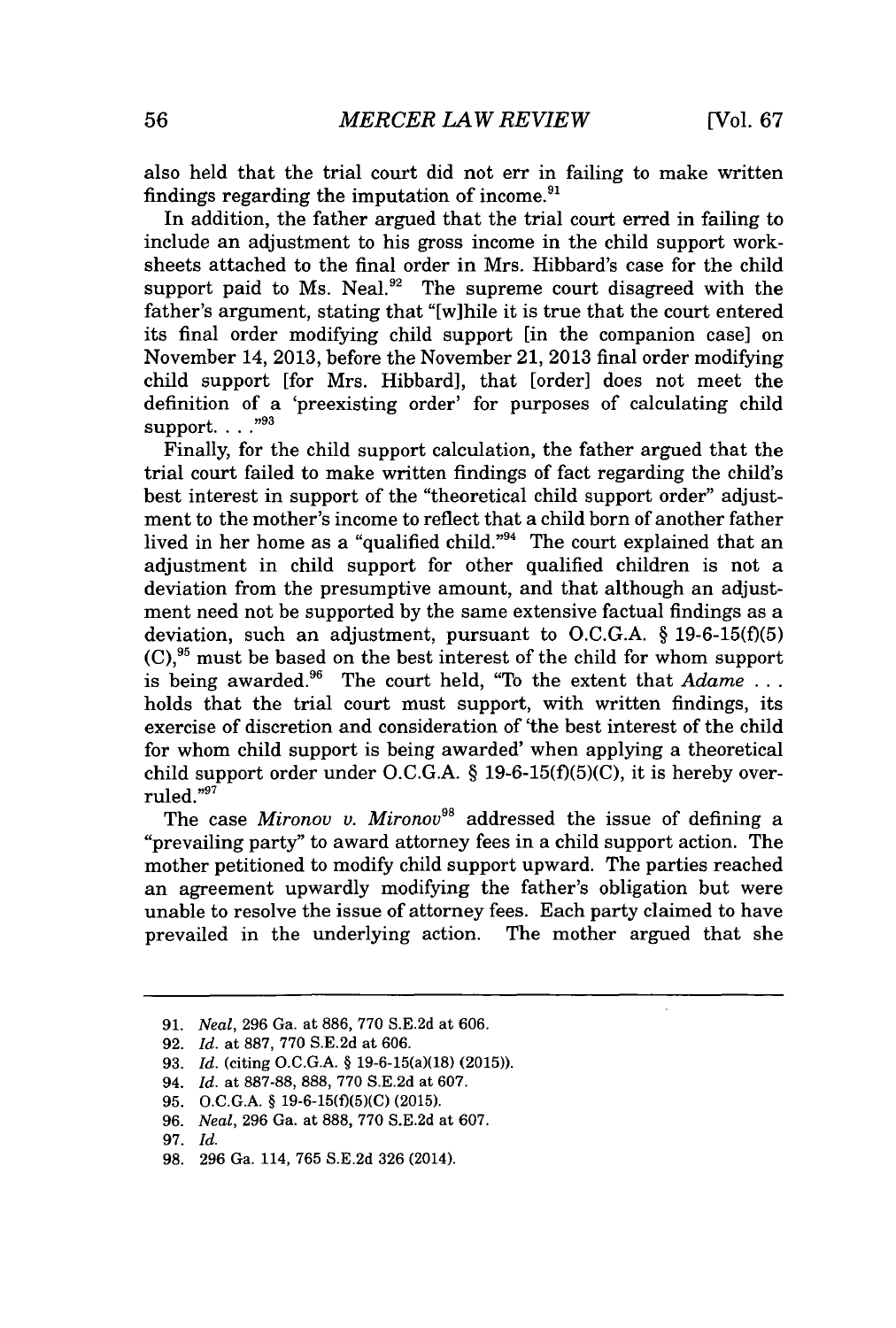prevailed because she secured an upward modification of child support, and the father argued that he prevailed because the settlement was less than the amount the mother had sought. The trial court found that both parties prevailed and declined to award fees.<sup>99</sup> Holding that the court may award fees to "the prevailing party as the interests of justice may require," the supreme court reversed the trial court's order and held that the mother was the prevailing party since there may exist only one prevailing party and the modification action resulted in an increase in the father's child support obligation, even if not to the extent the mother first requested. $100$ 

In *Wright v. Burch*,<sup>101</sup>, the parties entered into an agreement stating that all child support arrearage issues were resolved and no back child support was owed **by** the father. **A** draft consent order was submitted to the court incorporating the agreement. The father filed a motion to enforce the agreement, while the mother's counsel argued that while the parties had reached an agreement, Georgia law does not allow parents to modify a child support arrangement retroactively.<sup>102</sup> The trial court held that the settlement was enforceable and entered the consent order as part of the judgment. The mother appealed. The court of appeals reversed the trial court, holding that the parties were not allowed to reach a compromise on the reduction of child support arrearages already due because that constituted an impermissible retroactive modification of the decree. $103$ 

Additionally, Uniform Superior Court Rule 24.12<sup>104</sup> was adopted and added to the Rules, effective as of June 4, **2015.105** Rule 24.12 establishes the mandatory form to be used when pursuant to Uniform Superior Court Rule 24.11,<sup>106</sup> the court issues an income deduction order. **<sup>10</sup>**

#### VI. **CONTEMPT AND POST-JUDGMENT** RELIEF

In *Murphy v. Murphy*<sup>108</sup> the court of appeals affirmed the trial court's order holding the mother's attorney in contempt for violating a

*<sup>99.</sup> Id. at* 114, **115, 765 S.E.2d** *at* **326-27.**

**<sup>100.</sup>** *Id. at* **115, 116, 765 S.E.2d** *at* **327, 328** (quoting **O.C.G.A. § 19-6-15(k)(5) (2015)).**

**<sup>101. 331</sup>** Ga. **App. 839, 771 S.E.2d** 490 **(2015).**

<sup>102.</sup> *Id.* at **839, 771 S.E.2d** at 491.

**<sup>103.</sup>** *Id.* at 843, **771 S.E.2d** at 493.

<sup>104.</sup> Ga. Unif. Super. Ct. R. 24.12 **(2015).**

**<sup>105.</sup>** *Uniform Superior Court Rules, supra* note **31.**

**<sup>106.</sup>** Ga. Unif. Super. Ct. R. 24.11 **(2015).**

**<sup>107.</sup>** Ga. Unif. Super. Ct. R. 24.12.

**<sup>108. 330</sup>** Ga. **App. 169, 767 S.E.2d 789** (2014).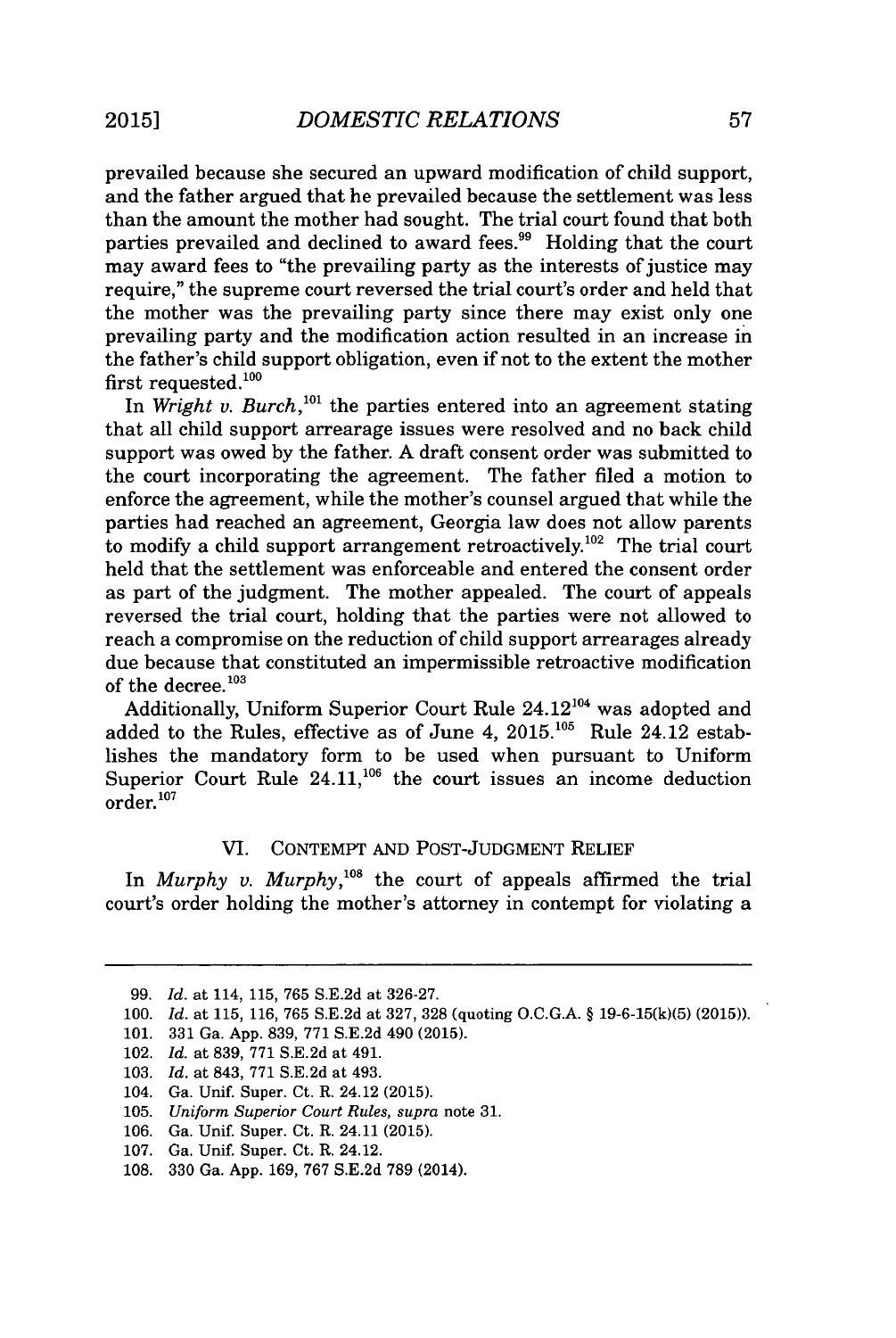provision directed at the parties-discussing the case with the parties' children-since the mother's attorney had actual notice of the order and acted as the mother's representative when obtaining affidavits from the children.109

In *Pollard v. Pollard*,<sup>110</sup> the ex-husband sought to have his ex-wife held in contempt for failure to comply with a final judgment of divorce that required her to restore the ex-husband as the sole beneficiary of her pension benefits with survivorship rights. The trial court did not find the ex-wife to be in contempt, but ordered her to obtain a life insurance policy naming the ex-husband as the sole beneficiary or to establish a bank account payable on her death to the ex-husband. The trial court found that it was legally impossible for the ex-wife to comply with the terms of the divorce decree because she began receiving benefits before the entry of the divorce decree and was excluded from making the revision to her pension.<sup>111</sup> The supreme court reversed the trial court's order, holding that the trial court impermissibly modified the terms of the divorce decree because the order cited no evidence and contained no analysis to support the trial court's holding.<sup>112</sup> Such an analysis is required to ensure a contempt order is not an impermissible modification of a decree but is, instead, a permissible clarification with the intent and spirit of the final decree. $^{113}$ 

In *Gunderson v. Sandy*,<sup>114</sup> the supreme court reversed the trial court's order, which found the ex-wife in contempt of a custody provision in the parties' divorce decree that required her to live within fifteen miles of the marital home while the child attended school.<sup>115</sup> The trial court's contempt order required her to move back into the child's school district.<sup>116</sup> The supreme court held that the order was an impermissible modification of the decree because it improperly imposed a new obligation upon the ex-wife instead of clarifying or enforcing the relocation provision.<sup>117</sup> The court held that the ex-wife could reside within a fifteen mile radius of the marital residence and still be outside of the relevant school district. $118$ 

- 111. *Id.* at 22, **771 S.E.2d** at **876.**
- 112. *Id.* at 24, **771 S.E.2d** at **877.**
- **113.** *Id.* at **23,** 24, **26, 771 S.E.2d** at **877, 878, 879.**
- 114. **295** Ga. 428, **760 S.E.2d 605** (2014).
- **115.** *Id.* at 428, 429, **760 S.E.2d** at **605, 606.**
- **116.** *Id.* at 428, **760 S.E.2d** at **605.**
- **117.** *Id.* at 429, **760 S.E.2d** at **605.**

**118.** *Id.*

**<sup>109.</sup>** *Id.* at **169, 170, 767 S.E.2d** at **792.**

**<sup>110. 297</sup>** Ga. 21, **771 S.E.2d 875 (2015).**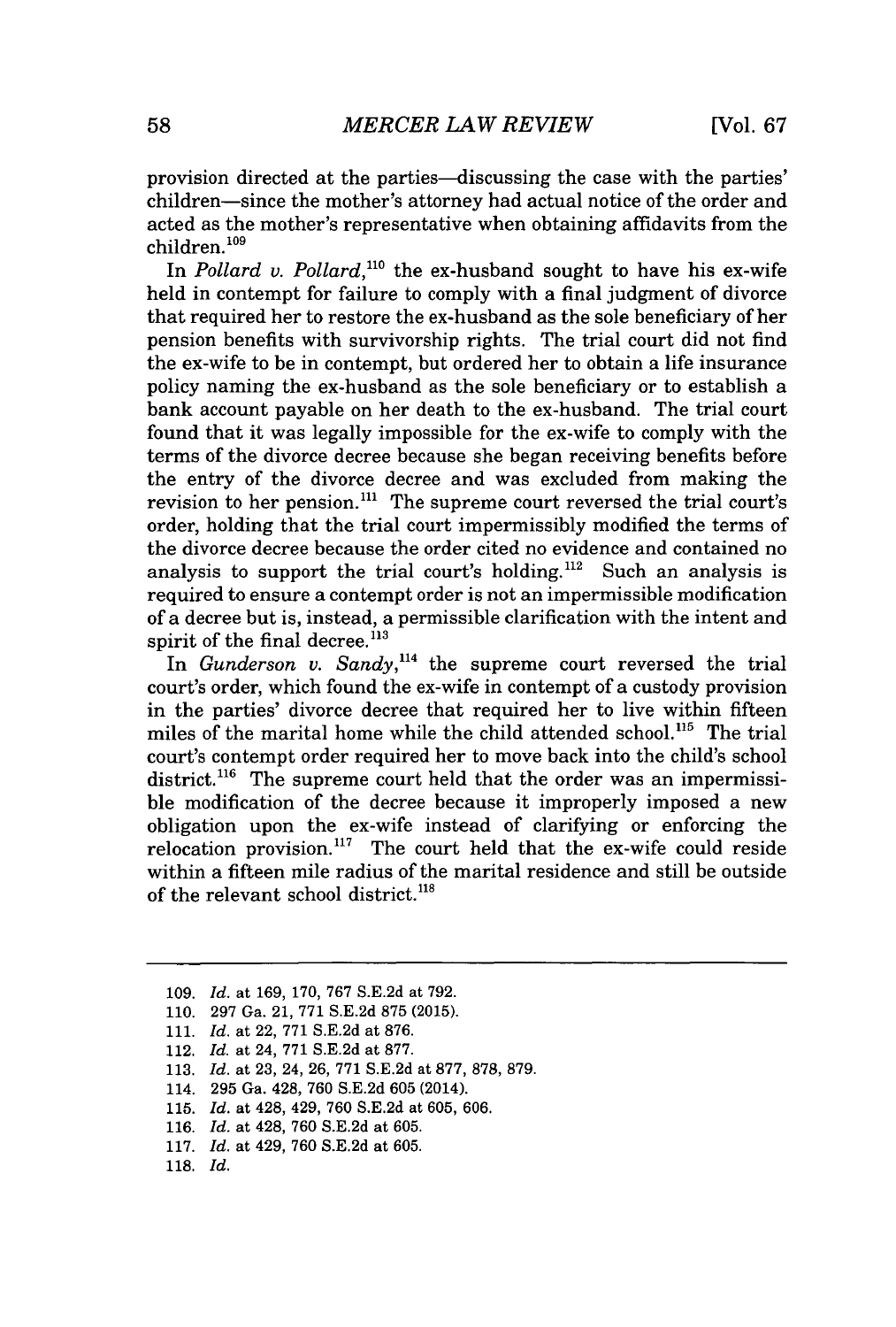In *Hardman v. Hardman*,<sup>119</sup> the parties' final decree of divorce, incorporating the parties' settlement agreement, awarded primary physical custody of the children to the mother and joint legal custody. The father had final decision-making authority on education issues. However, the decree did not expressly identify which party was to pay for private school tuition. The mother refused to pay private school tuition, and the father filed a declaratory judgment action regarding whether the mother was required to pay the tuition out of her monthly alimony payments. The trial court granted the mother's motion for summary judgment on the ground that the father's action was barred **by** res judicata. $120$ 

The supreme court reversed the trial court's decision, determining that the trial court erred **by** applying the doctrine of res judicata because the rule of res judicata in divorce and alimony cases is that "a final decree has the effect of binding the parties **.** . **.** as to all matters which were actually put in issue and decided,"<sup>121</sup> and res judicata "does not bar litigation of matters that merely could have been put at issue in the earlier proceeding."<sup>122</sup> Additionally, the supreme court held that the mother, the custodial parent, was responsible for paying the private school tuition under the presumption that the custodial parent bears the expenses related to the children.<sup>123</sup> The presumption applied since the child support worksheet attached to the decree did not include any deviation for extraordinary educational expenses or provide findings that would necessitate shifting responsibility for paying the children's educational expenses to the father. $124$ 

In *Wheeler v. Akins*,<sup>125</sup> the mother argued that the trial court erred in granting the father's motion for judgment not withstanding the verdict.<sup>126</sup> The court of appeals disagreed and held that the trial court did not err in granting the father's motion because, regardless of its nomenclature, the motion sought to set aside the court's judgment on the ground that it was not supported by the evidence.<sup>127</sup> The court stated that "[diuring the term in which a judgment is entered, a trial court has plenary control over it and has the discretion to set aside the judgment

122. *Id.*

7,

**<sup>119. 295</sup>** Ga. **732, 763 S.E.2d 861** (2014).

<sup>120.</sup> *Id.* at **733, 733-34,** 734, **736, 763 S.E.2d** at **863, 863-64,** 864.

<sup>121.</sup> *Id.* at **735, 763 S.E.2d** at 864 (quoting Brookins v. Brookins, **257** Ga. **205, 207, 357 S.E.2d 77, 79 (1987)).**

**<sup>123.</sup>** *Id.* at **736,** 734, **763 S.E.2d** at **865, 867.**

<sup>124.</sup> *Id.* at **737, 763 S.E.2d** at **866.**

**<sup>125. 327</sup>** Ga. **App. 830, 761 S.E.2d 383** (2014).

**<sup>126.</sup>** *Id.* at **830, 761 S.E.2d** at **385.**

**<sup>127.</sup>** *Id.* at **832, 761 S.E.2d** at **386.**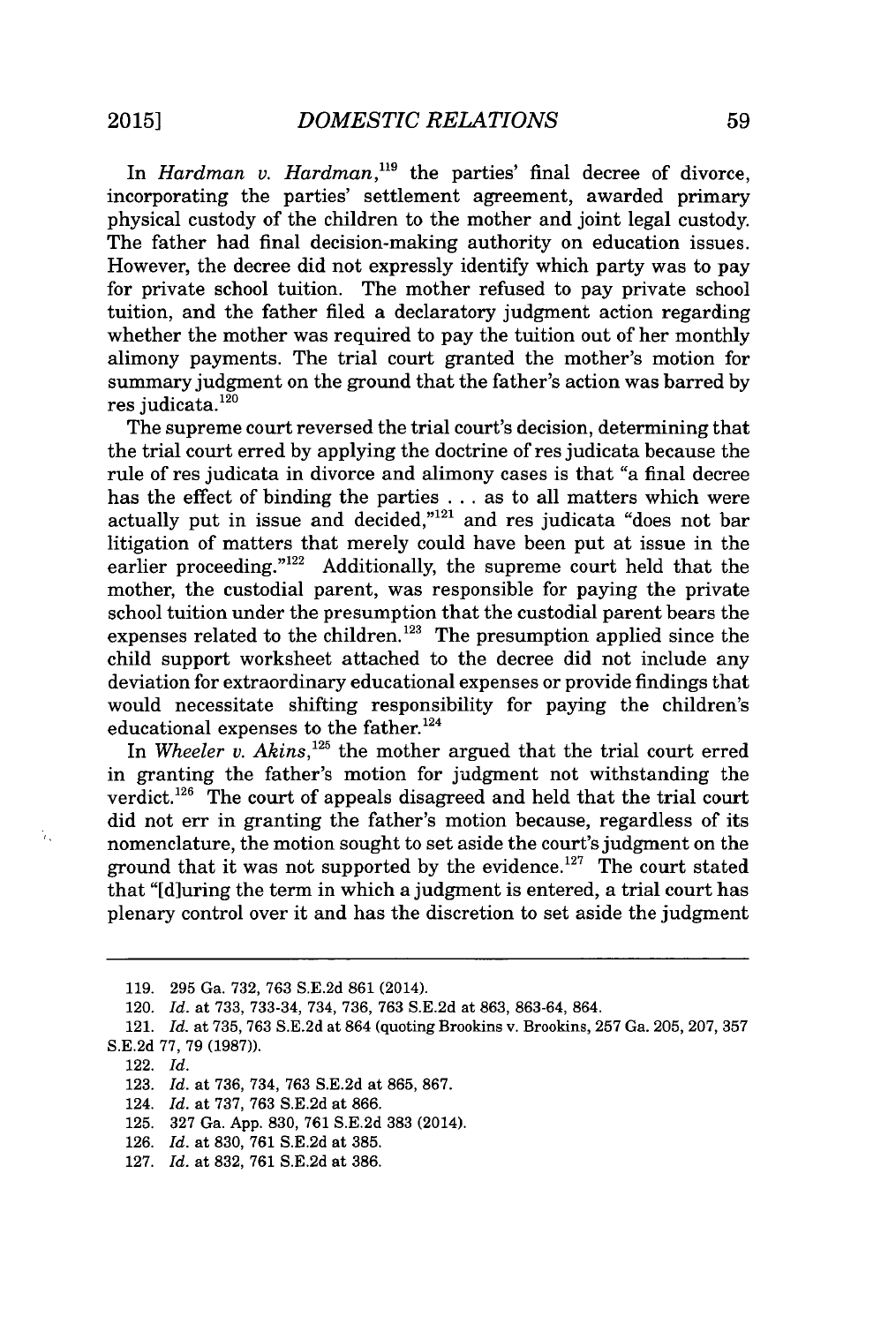for irregularity, or because it was improvidently or inadvertently entered and for the purpose of promoting justice. $"^{128}$ 

#### VII. **APPEALS**

Two separate and unrelated cases styled as *Murphy v. Murphy* were decided during this survey period, as set forth below. In *Murphy v.*  $Murphy$ <sup>129</sup>, the supreme court held that while the court of appeals properly dismissed the mother's notice of appeal of the trial court's denial of her motion to recuse the judge, the court of appeals did so for the wrong reason.<sup>130</sup> The court of appeals reasoned that the amended statute at issue, which limited the scope of directly appealable orders in child custody cases, was a procedural statute that applied retroactively and precluded the mother's direct appeal. $131$  While the amended statute had retroactive application, it did not retroactively apply in the mother's case because the filing of the action, the issuance of the order sought to be appealed, and the filing of the notice of appeal all occurred prior to the effective date of the amended statute.<sup>132</sup> As such, the prior version of the statute applied, but the statute did not provide for a right of direct appeal from the recusal order because the order did not involve custody. **<sup>13</sup>**

In *Murphy v. Murphy*,<sup>134</sup> the father filed a motion to hold the mother in contempt for violation of a temporary order in which the trial court ordered the parties to undergo a custody evaluation and to refrain from discussing the case with the children. The mother was held in contempt for refusing to cooperate with the custody evaluation, and the mother's attorney was held in contempt for discussing the case with the chil $dren$ <sup>135</sup> Although the appeal of the temporary order was pending, the court of appeals held that the trial court maintained jurisdiction to hear the contempt motion since when an order granting non-monetary relief in a child custody case is appealed, the order remains effective until reversed or modified **by** the appellate court unless the trial court states otherwise in its judgment or order.<sup>136</sup> The court of appeals concluded

**130.** *Id.* at **376, 761 S.E.2d** at 54.

- **133.** *Id.; see also* **O.C.G.A. §** 5-6-34(a)(11) **(2015).**
- 134. **330** Ga. **App. 169, 767 S.E.2d 789** (2014).
- **135.** *Id.* at **169, 767 S.E.2d** at **792.**
- **136.** *Id.* at 174, **767 S.E.2d** at **795** (citing **O.C.G.A. §** 5-6-34(e) **(2013)).**

**<sup>128.</sup>** *Id.* (quoting Pope v. Pope, **277** Ga. **333,** 334, **588 S.E.2d 736, 737-38 (2003)).**

**<sup>129. 295</sup>** Ga. **376, 761 S.E.2d 53** (2014).

**<sup>131.</sup>** *Id.*

**<sup>132.</sup>** *Id.* at **377-78, 761 S.E.2d** at **55.**